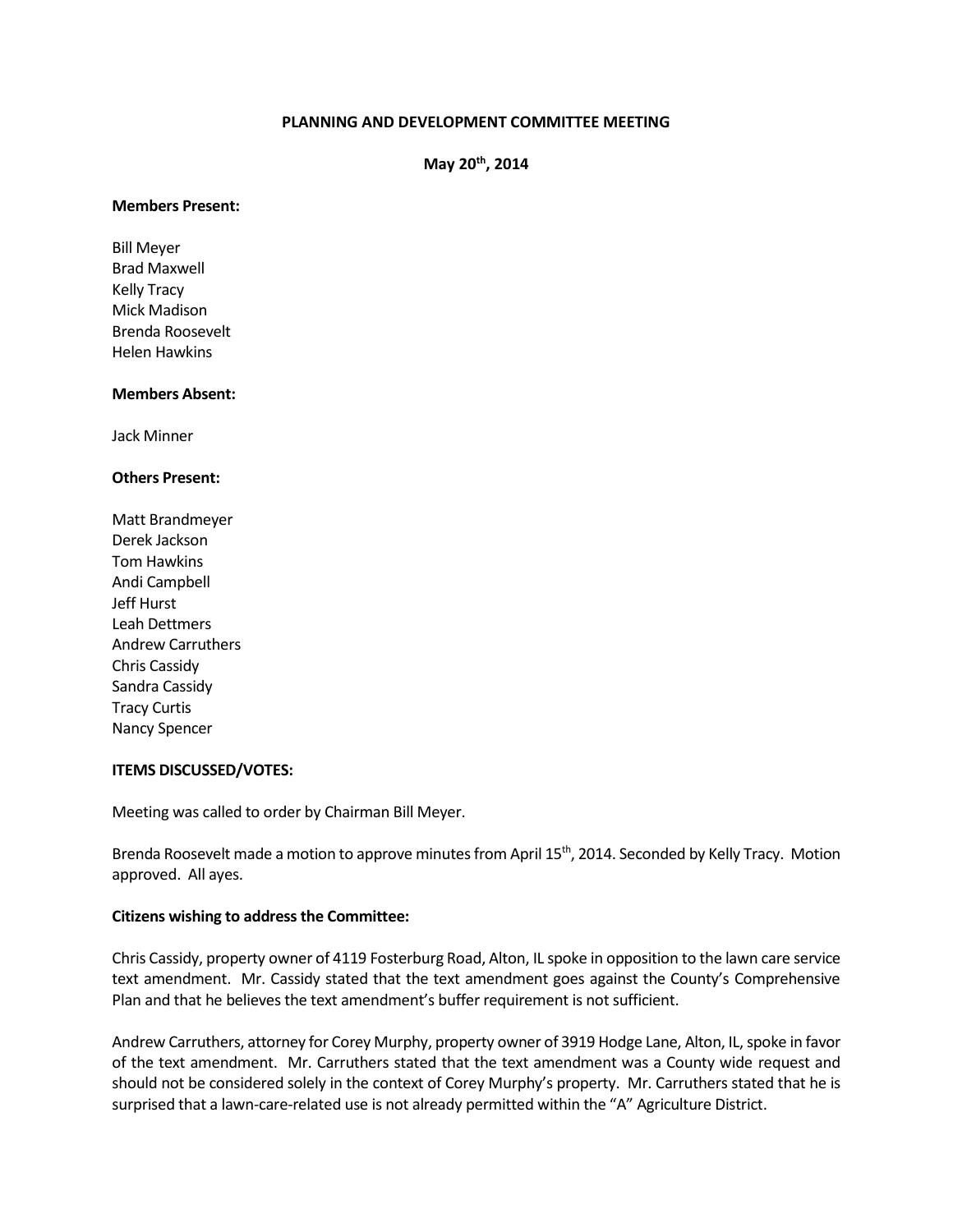Tracey Curtis, property owner at 3931 Hodge Lane, Alton, IL, spoke in opposition to the text amendment. Ms. Curtis stated that she believes the use is not appropriate in the "A" Agriculture District as it creates an opportunity for businesses to be located in close proximity to residential dwellings.

Sandra Cassidy, property owner of 4119 Fosterburg Road, Alton, IL spoke in opposition to the lawn care service text amendment. Ms. Cassidy stated that she previously operated a business and leased a space in town that was commercially zoned away from residential and agricultural areas.

## **Old Business:**

None

## **New Business:**

Brenda Roosevelt made a motion to approve Resolutions, Zoning Board of Appeals Findings of Fact, and Recommendations for May 8<sup>th</sup>, 2014. Seconded by Kelly Tracy. Motion approved. All ayes.

Derek Jackson presented Gibbon's Subdivision – Minor Subdivision Plat to the Committee. Jackson explained that the request is for a two (2) lot minor subdivision. Jackson stated that the applicant is utilizing an access easement and that the maintenance agreement and zoning requirements were satisfied. Kelly Tracy made a motion to approve the Gibbon's Subdivision - Minor Subdivision Plat. Seconded by Brenda Roosevelt. Motion approved. All ayes.

Kelly Tracy made a motion to approve the Acceptance of Streets into Township Highway Maintenance System. Seconded by Brenda Roosevelt. Motion approved. All ayes.

Jeff Hurst, Code Enforcement Inspector, requested that the Committee approve a Resolution Authorizing the Demolition of Unsafe Buildings and Structures. Helen Hawkins made a motion to approve the Resolution Authorizing the Demolition of Unsafe Buildings and Structures. Seconded by Kelly Tracy. Motion approved. All ayes.

Leah Dettmers, Sustainability Coordinator, requested that the Committee approve a Resolution Authorizing the Solid Waste Enforcement Grant FY 2014. Kelly Tracy made a motion to approve the Resolution Authorizing the Solid Waste Enforcement Grant FY 2014. Seconded by Brenda Roosevelt. Motion approved. All ayes.

Matt Brandmeyer stated that the Department is requesting to purchase seven (7) new computers. Mr. Brandmeyer stated that the request stems from the I.T. Department's XP Project, which requires that all county computers be upgraded from Windows XP to Windows 7 operating systems due to Microsoft no longer supporting Windows XP. Mr. Brandmeyer explained the Department has seven (7) computers that need to be upgraded. He said this would conclude desktop computer needs for the P&D Department. Kelly Tracy made a motion to approve the Purchase Request for Seven (7) Replacement Computers. Seconded by Brenda Roosevelt. Motion approved. All ayes.

Kelly Tracy made a motion to approve the Purchase Request for Heartland Conservancy and Cahokia Mounds. Seconded by Brad Maxwell. Motion approved. All ayes.